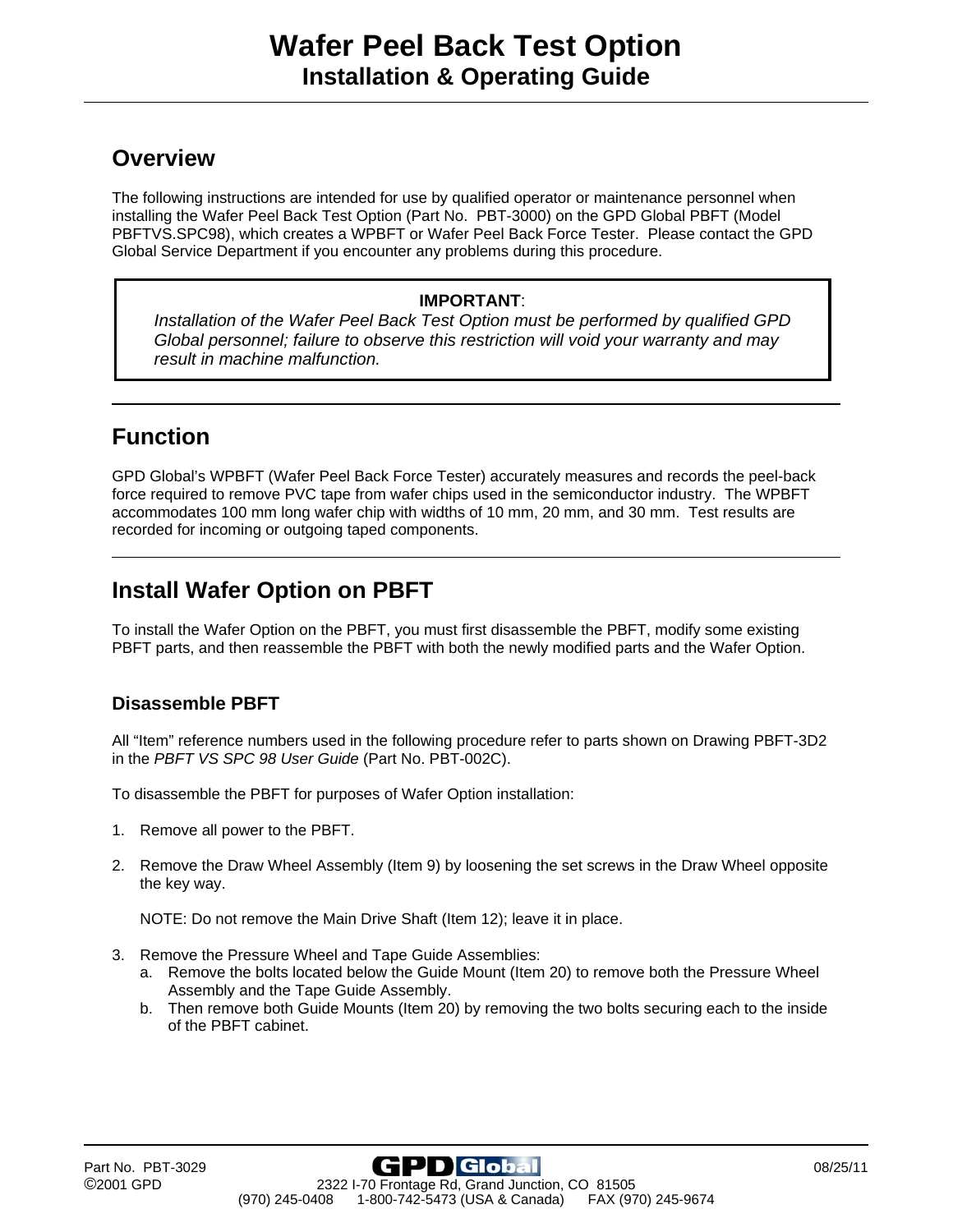4. Remove the Draw Wheel Assembly (Item 9) by loosening the set screws in the Draw Wheel opposite the key way.

NOTE: Do not remove the Main Drive Shaft (Item 12); leave it in place.

- 5. Remove the Pressure Wheel and Tape Guide Assemblies:
	- a. Remove the bolts located below the Guide Mount (Item 20) to remove both the Pressure Wheel Assembly and the Tape Guide Assembly.
	- b. Then remove both Guide Mounts (Item 20) by removing the two bolts securing each to the inside of the PBFT cabinet.
- 4. Remove the Strain Gauge:
	- a. Unplug both cables from the Strain Gauge (Item 74) the Battery Charging Cable and the Data Output Cable.
	- b. Loosen the set screw in the Set Collar (Item 87) and then slide the Strain Gauge off of the Slide Shafts (Item 17).
	- c. Also remove the Knob and Adjustment Rod (Items 67 & 16), Tape Deflector Shield (Item 36), and Instrument Mount Bar (Item 18).
- 5. Remove the Drive Motor Mount (Item 6):
	- a. Remove the four motor wires from the terminal strip and the wire ties holding the wires in place.
	- b. Remove the two bolts holding the motor mount in place.
	- c. Slide the chain off of the sprocket.



*Figure A-A Note that the Wafer Peel Back Option is shown here as already installed in this internal view of PBFT*.

Two bolts secure the motor mount in place.

d. Remove the bolts from the motor.

### **Modify Existing PBFT Parts**

All "Item" reference numbers used in the following procedure refer to parts shown on Drawing PBFT-3D2 in the *PBFT VS SPC 98 User Guide* (Part No. PBT-002C).

NOTE: GPD Global recommends removing the parts specified below from the PBFT and sending them to a machine shop for the required modifications.

- 1. Modify the Cover (Item 39) by cutting the slot and drilling the hole detailed on Drawing PBT-3012. Be careful to protect the painted surface of the cover from scratches during the modification process.
- 2. Modify the Base Plate (Item 44) by drilling and tapping the holes detailed on Drawing PBT-3011. Be careful to protect the painted surface of the cover from scratches during the modification process.

### **Reassemble PBFT with Wafer Option**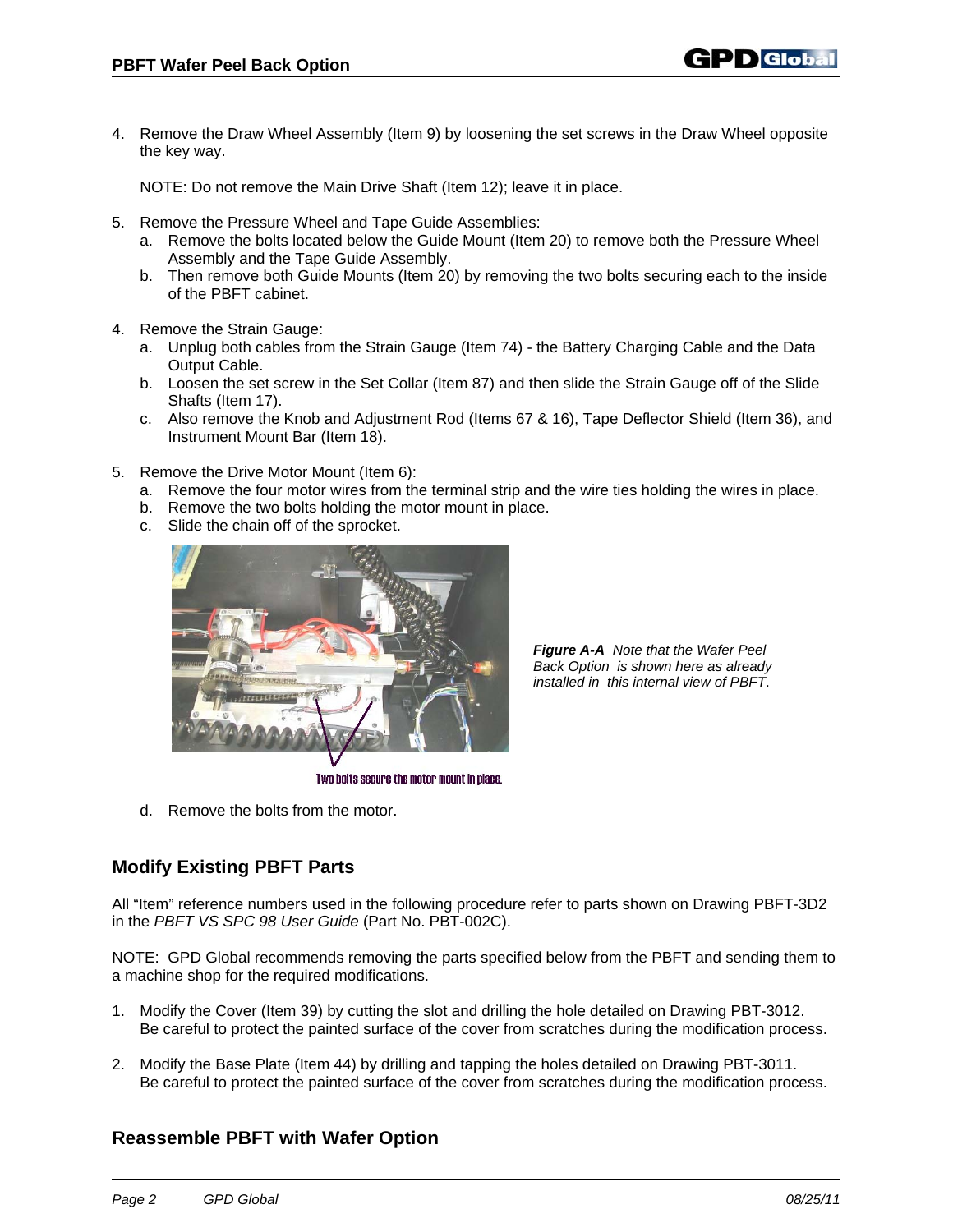All "Item" reference numbers used in the following procedure refer to parts shown on Drawing PBFT-3D2 in the *PBFT VS SPC 98 User Guide* (Part No. PBT-002C).

- 1. Install the Vacuum Plate Assembly portion of the Wafer Option on the PBFT by bolting the Guide Mount (Part No. PBT-3001) to the Motor Mount Plate (Item 43).
- 2. Install the Strain Gauge:
	- a. Bolt the following items onto the Strain Gauge:
		- Pre-assembled Instrument Mount Bar (Part No. PBT-3027)
		- Tape Deflector (Item 36)
	- b. Screw the following items into the Strain Gauge:
		- $\cdot$  Knob (Item 67)
	- Adjustment Rod (Items 16 & 67)
	- c. Slide the Strain Gauge assembly onto the Slide Shafts (Item 17).
	- d. Slide the Set Collar (Item 24) onto the end of the Adjustment Rod (Item 16) and tighten in place.
- 3. Mount the Scale Bracket inside the PBFT cabinet where the holes were drilled and tapped in the base plate. (These modifications are detailed on Drawing PBT-3011.)
- 4. Install the Drive Motor:
	- a. Install the Drive Motor (Item 52) on the new Motor Mount Bracket (Part No. PBT-3010) provided with the Wafer Option.
	- b. Install the Motor Mount Bracket on the Motor Mount Plate (Item 43). Slide the chain onto the sprocket before tightening the two bolts pointed out in Figure A-A.
	- c. Reconnect the four motor wires to the terminal block and tie them down using wire ties.
- 5. Using the Plumbing Diagram PBT-3028 as a guide, connect the Wafer Option hoses.

Installation and reassembly is complete.

## **Set Up WPBFT**

To verify that the WPBFT (PBFT with Wafer Option) is working properly:

- 1. Verify that vacuum is a minimum of 21 in (Hg) to secure the wafer sample for testing.
- 2. Recalibrate the strain gauge per the *Calibrate PBFT Strain Gauge* instructions in the *PBFT VS SPC 98 User Guide*.